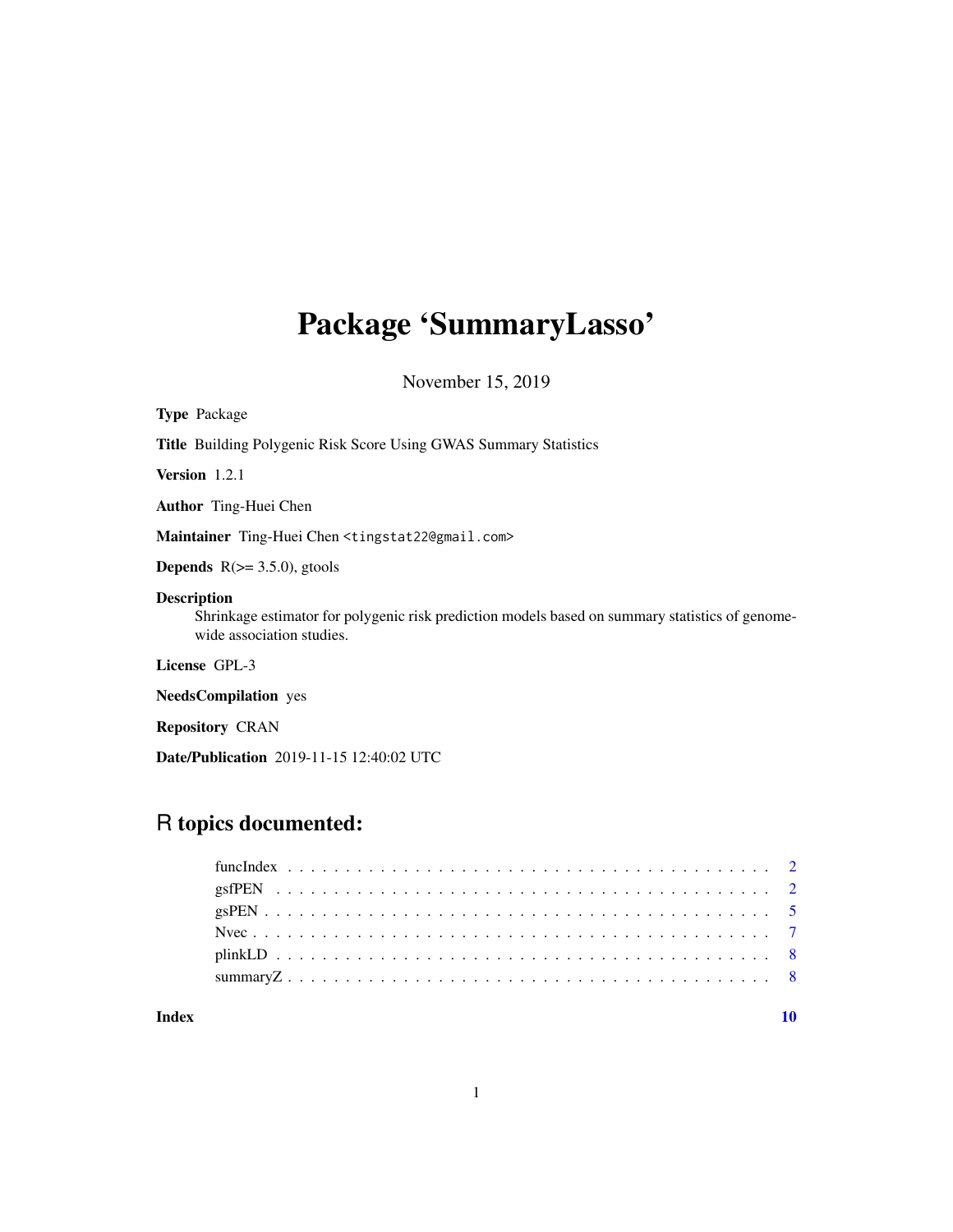<span id="page-1-0"></span>

#### Description

A 3614 x 3 matrix with (0,1) entry with 3614 SNPs and 3 functional annotations. For the element at i-th row, j-th column, the entry 0 means SNP i without j-th functional annotation; entry 1 means otherwise. follows:

- f1: The binary index for functional annotation 1.
- f2: The binary index for functional annotation 2.
- f3: The binary index for functional annotation 3.

#### Usage

data(summaryZ)

#### Format

A matrix with 3614 rows for the 3614 SNPs and 3 columns for functional annotations.

| gsfPEN | SummaryLasso incorporating multiple traits and functional annota- |  |  |  |
|--------|-------------------------------------------------------------------|--|--|--|
|        | <i>tions of SNPs.</i>                                             |  |  |  |

#### Description

SummaryLasso to model pleiotropy by introducing a group-Lasso type penalty, which is sensitive to select SNPs modestly associated with multiple traits and to incorporate functional annotations of SNPs simultaneously.

#### Usage

```
gsfPEN(summaryZ, Nvec, plinkLD, NumIter = 1000, RupperVal = NULL,
breaking = 1, numChrs = 22, ChrIndexBeta = 0, Init_summaryBetas = 0,
Zscale = 1, tuningMatrix = NULL, penalty = "mixLOG", funcIndex,
numfunc, p.Threshold = NULL, p.Thresholdpara = c(0.5, 10^{\circ}-4, 4),
taufactor = c(1/25, 1, 3), llim_length = 4, subtuning = 4,
Lambda_limit = c(0.5, 0.9), Lenlam = 4, lambdavec_func = NULL,
lambdavec_function\_limit\_len = c(1.5, 3), dfMax = NULL, outputAll = 0,warmStart = 0, customed = 0, AllTuningMatrix = NULL, SDvec = NULL,
IniBeta = 0)
```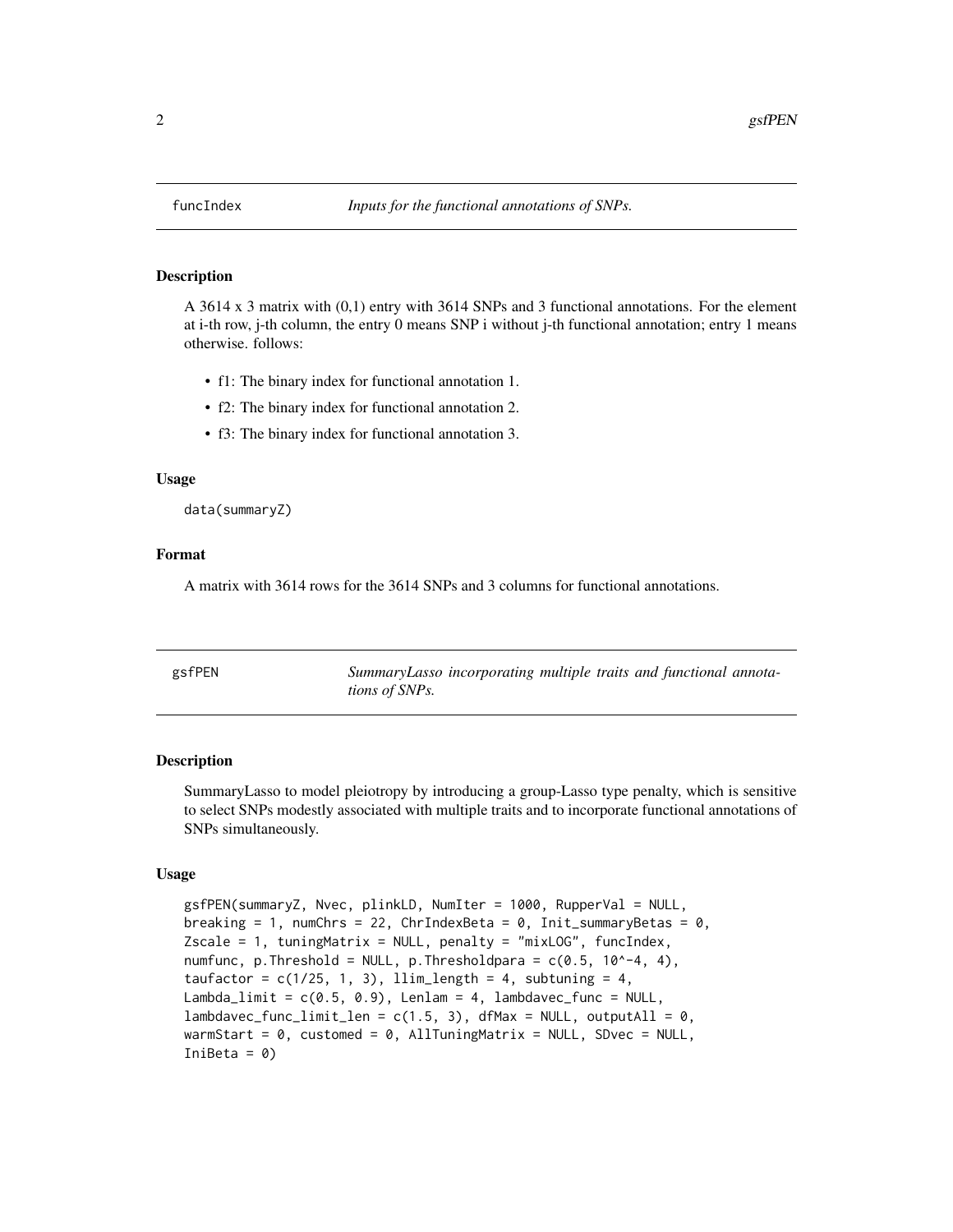#### gsfPEN 3

# Arguments

| summaryZ          | The Z statistics of $p$ SNPs from $q$ GWA studies. A matrix with dimension $p$ x<br>q for p SNPs and q traits. The first column corresponds to the primary trait and<br>the rest columns correspond to the secondary traits.                                                                                                                                                          |
|-------------------|---------------------------------------------------------------------------------------------------------------------------------------------------------------------------------------------------------------------------------------------------------------------------------------------------------------------------------------------------------------------------------------|
| Nvec              | A vector of length q for the sample sizes of q GWA studies.                                                                                                                                                                                                                                                                                                                           |
| plinkLD           | .1d file obtained from the LD calculation from plink.                                                                                                                                                                                                                                                                                                                                 |
| NumIter           | The number of maximum iterations for the estimation procedure.                                                                                                                                                                                                                                                                                                                        |
| RupperVal         | The maximum tolerable magnitude of the estimates of coefficients during the<br>iterations. This is to avoid certain estimates of coefficients to diverge during the<br>iterations. This may happen when the signs of the correlation coefficients were<br>estimated incorrectly. The default value is 50 times the maximum of coefficients<br>from the input in absolute values.      |
| breaking          | A binary $(0,1)$ variable to check if there are some certain estimates of coeffi-<br>cients to diverge during the iterations. This may happen when the signs of the<br>correlation coefficients were estimated incorrectly. The default value is 1.                                                                                                                                   |
| numChrs           | The number of chromosomes used in the analysis. Current version of package<br>does not use this argument.                                                                                                                                                                                                                                                                             |
| ChrIndexBeta      | The chromosome index for each SNP. Current version of packge does not use<br>this argument.                                                                                                                                                                                                                                                                                           |
| Init_summaryBetas |                                                                                                                                                                                                                                                                                                                                                                                       |
|                   | Can be used to set the initial values of the coefficients for the iterative estimation.                                                                                                                                                                                                                                                                                               |
| Zscale            | A binary (0,1) variable to make the coefficients from different GWA studies with<br>unequal sample sizes comparable. The default value is 1.                                                                                                                                                                                                                                          |
| tuningMatrix      | Inputs for the tuning values of the tuning parameters. Default is null and it will<br>be generated automatically.                                                                                                                                                                                                                                                                     |
| penalty           | Current version of pacakge does not use this argument.                                                                                                                                                                                                                                                                                                                                |
| funcIndex         | Inputs for the functional annotations of SNPs. A $p$ x k matrix with $(0,1)$ entry;<br>p is the number of SNPs and k is the number of functional annotations. For the<br>element at i-th row, j-th column, the entry 0 means SNP i without j-th functional<br>annotation; entry 1 means otherwise.                                                                                    |
| numfunc           | The number of functional annotations.                                                                                                                                                                                                                                                                                                                                                 |
| p.Threshold       | The p-values threshold to set up the tuning values of the baseline tuning param-<br>eter.                                                                                                                                                                                                                                                                                             |
| p.Thresholdpara   |                                                                                                                                                                                                                                                                                                                                                                                       |
|                   | When p.Threshold is null, p.Threshold will be generated automatically based<br>on the values of p. Thresholdpara. The default values are $c(0.5, 104, 5)$ , where<br>the first element is the maximum of the p-value threshold, the second element is<br>the minimum, and the third element is total number of p-value thresholds to be<br>generated from the minimum to the maximum. |
| taufactor         | The weights to generate the tuning values for the tuning paramter "tau" and the<br>default is $c(1/25, 1, 10)$ times the median of the p summation of the coefficients<br>for each SNP across q traits.                                                                                                                                                                               |
| llim_length       | The argument to set up the number of tuning values for lambdas between the<br>lower and upper bound. The default value is 10.                                                                                                                                                                                                                                                         |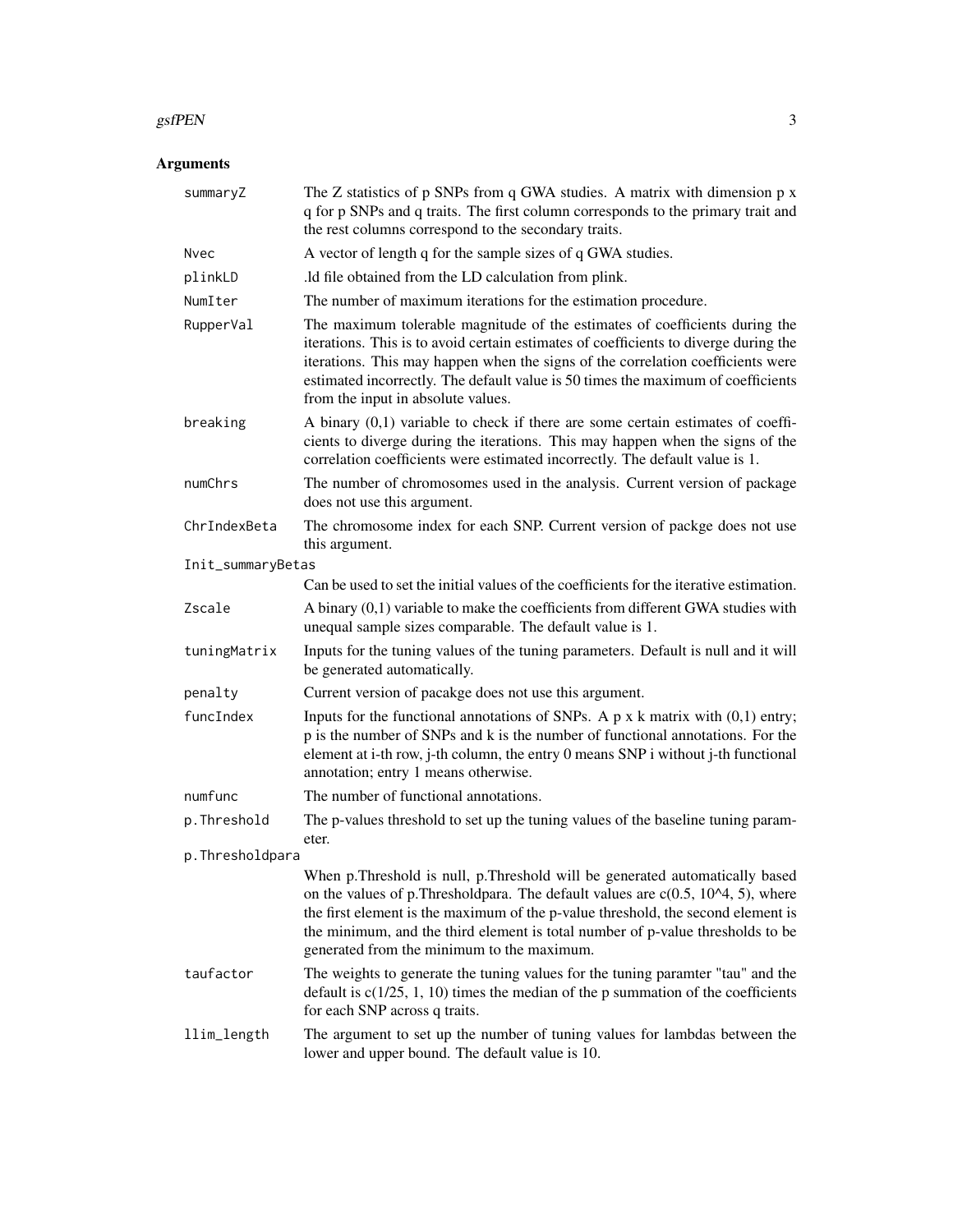| subtuning                | The argument to set up the number of tuning values for lambdas between the<br>lower and upper bound. The default value is 50.                                                                                                                                                                                                                |  |  |
|--------------------------|----------------------------------------------------------------------------------------------------------------------------------------------------------------------------------------------------------------------------------------------------------------------------------------------------------------------------------------------|--|--|
| Lambda_limit             | The quantiles to set up the tuning values of lambda. The default value is $c(0.5, 1.5)$<br>$(0.9)$ .                                                                                                                                                                                                                                         |  |  |
| Lenlam                   | The number of tuning values for lambda parameter without using the Log penalty.<br>In other words, the initial Lenlam rows of the tuning Matrix are for summay Lasso<br>single trait analysis.                                                                                                                                               |  |  |
| lambdavec_func           | The tuning values for the tuning parameters associated with the functional an-<br>notations.                                                                                                                                                                                                                                                 |  |  |
| lambdavec_func_limit_len |                                                                                                                                                                                                                                                                                                                                              |  |  |
|                          | When lambdavec_func is null, lambdavec_func will be generated automatically<br>based on the arguments of lambdavec_func_limit_len. The default values are<br>$c(1.5, 4)$ . The first element is the maximum of the tuning value and the second<br>element is the total number of the tuning values to be generated from 0 to the<br>maximum. |  |  |
| dfMax                    | The upper bound of the number of non-zero estimates of coefficients for the<br>primary trait.                                                                                                                                                                                                                                                |  |  |
| outputAll                | For internal checking usage. The default value is 0.                                                                                                                                                                                                                                                                                         |  |  |
| warmStart                | For internal checking usage. The default value is 0.                                                                                                                                                                                                                                                                                         |  |  |
| customed                 | For internal checking usage. The default value is 0.                                                                                                                                                                                                                                                                                         |  |  |
| AllTuningMatrix          |                                                                                                                                                                                                                                                                                                                                              |  |  |
|                          | For internal checking usage. The default value is NULL.                                                                                                                                                                                                                                                                                      |  |  |
| SDvec                    | The matrix of the standard error for regression coefficients. When the input of<br>SummaryZ is at Z scale, let SDvec = NULL and it will be computed internally.                                                                                                                                                                              |  |  |
| IniBeta                  | A binary $(0,1)$ variable to indicate if the regression coefficients need to be ini-<br>tialized or not. 1 is for yes.                                                                                                                                                                                                                       |  |  |

# Details

Note that the tuning values for the tuning parameters may need to be modified manually when the selected optimal tuning parameters are at the boundary of the inputs.

#### Value

| BetaMatrix      | The output of the coefficients matrix with dimensions (total number of combina-<br>tions of the tuning values times $(pq)$ ). Each column represents the vectorization<br>of the p x q coefficients matrix given a particular combination of the tuning<br>values (stacking its columns into a column vector). |
|-----------------|----------------------------------------------------------------------------------------------------------------------------------------------------------------------------------------------------------------------------------------------------------------------------------------------------------------|
| Numitervec      | This vector shows the number of iterations to converge for each combination of<br>the tuning values.                                                                                                                                                                                                           |
| AllTuningMatrix |                                                                                                                                                                                                                                                                                                                |
|                 | This matrix shows all combination of tuning values used in the estimation pro-<br>cess. Its dimension is that total number of combinations of the tuning values<br>times total number of tuning parameters.                                                                                                    |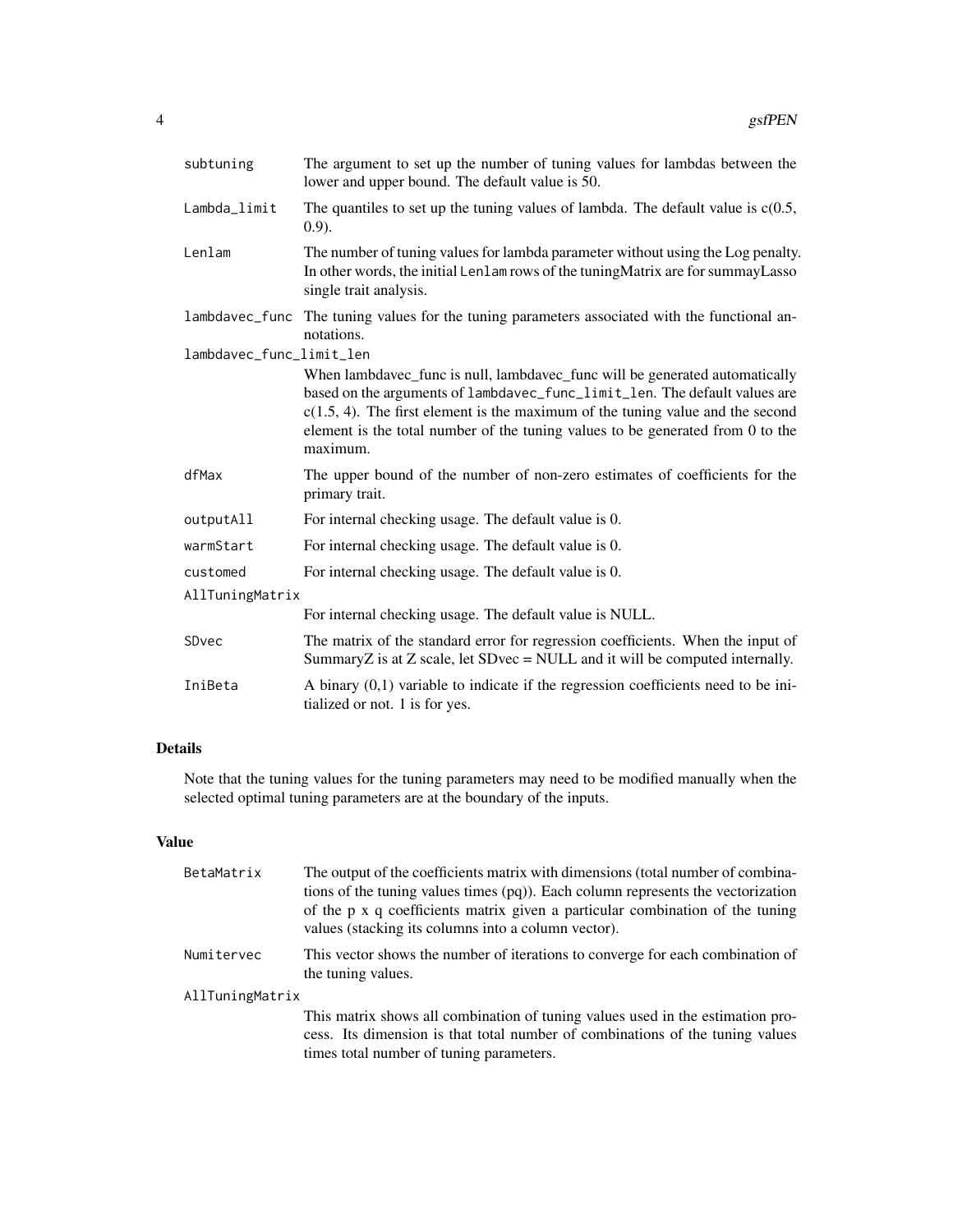#### <span id="page-4-0"></span> $g$ s $PEN$  5

#### Author(s)

Ting-Huei Chen

#### References

This R packages is based on the method introduced in the manuscript "A comprehensive statistical framework for building polygenic risk prediction models based on summary statistics of genomewide association studies."

#### Examples

```
data("summaryZ")
data("Nvec")
data("plinkLD")
data("funcIndex")
output = gsfPEN(summaryZ=summaryZ, Nvec=Nvec, plinkLD=plinkLD,funcIndex=funcIndex,
numfunc=ncol(funcIndex))
```
gsPEN *SummaryLasso incorporating multiple traits*

#### Description

SummaryLasso to model pleiotropy by introducing a group-Lasso type penalty, which is sensitive to select SNPs modestly associated with multiple traits.

#### Usage

```
gsPEN(summaryZ, Nvec, plinkLD, NumIter = 100, breaking = 1, numChrs = 22,
ChrIndexBeta = 0, Init_summaryBetas = 0, Zscale = 1, RupperVal = NULL,
tuningMatrix = NULL, penalty = c("mixLOG"), taufactor = c(1/25, 1, 10),
llim\_length = 10, subtuning = 50, Lambda_llimit = c(0.5, 0.9),
Lenlam_singleTrait = 200, dfMax = NULL, IniBeta = 0, inverseTuning = 0,
outputAll = 0, warmStart = 1)
```
#### Arguments

| summaryZ    | The Z statistics of $p$ SNPs from $q$ GWA studies. A matrix with dimension $p \times q$<br>q for p SNPs and q traits. The first column corresponds to the primary trait and<br>the rest columns correspond to the secondary traits.                 |
|-------------|-----------------------------------------------------------------------------------------------------------------------------------------------------------------------------------------------------------------------------------------------------|
| <b>Nvec</b> | A vector of length q for the sample sizes of q GWA studies.                                                                                                                                                                                         |
| plinkLD     | . Id file of the LD calculation from plink.                                                                                                                                                                                                         |
| NumIter     | The number of maximum iteraions for the estimation procedure.                                                                                                                                                                                       |
| breaking    | A binary $(0,1)$ variable to check if there are some certain estimates of coeffi-<br>cients to diverge during the iterations. This may happen when the signs of the<br>correlation coefficinets were estimated incorrectly. The default value is 1. |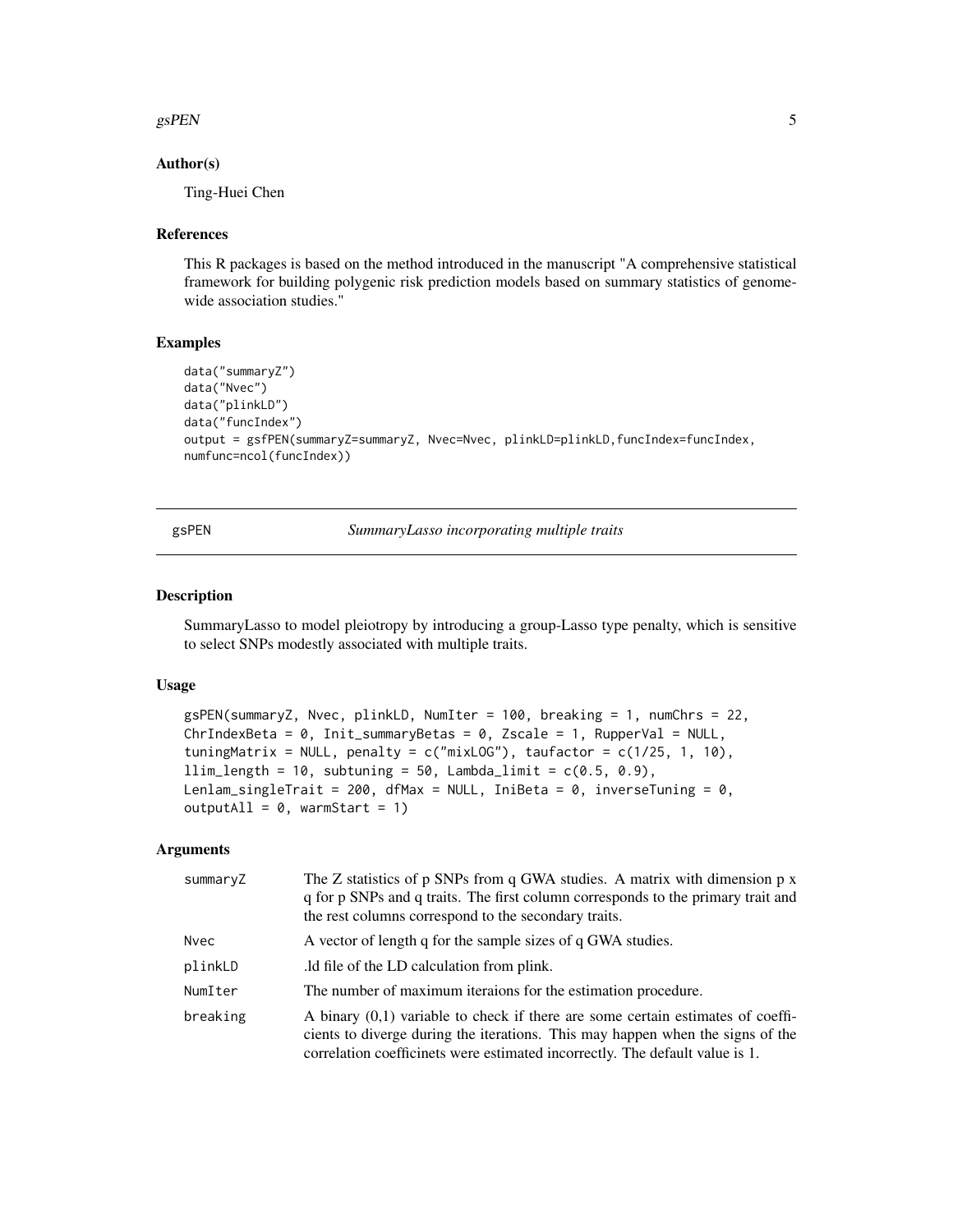| numChrs            | The number of chromosomes used in the analysis. Current version of pacakge<br>does not use this argument.                                                                                                                                                                                                                                                                           |
|--------------------|-------------------------------------------------------------------------------------------------------------------------------------------------------------------------------------------------------------------------------------------------------------------------------------------------------------------------------------------------------------------------------------|
| ChrIndexBeta       | The chromosome index for each SNP. Current version of pacakge does not use<br>this argument.                                                                                                                                                                                                                                                                                        |
| Init_summaryBetas  |                                                                                                                                                                                                                                                                                                                                                                                     |
|                    | Can be used to set the initial values of the coefficients for the iterative estimation.                                                                                                                                                                                                                                                                                             |
| Zscale             | A binary (0,1) variable to make the coefficients from different GWA studies with<br>unequal sample sizes comparable. The default value is 1.                                                                                                                                                                                                                                        |
| RupperVal          | The maximum tolerable magnitude of the estimates of coefficients during the it-<br>erations. This is to avoid a certain estimates of coefficients to diverge during the<br>iterations. This may happen when the signs of the correlation coefficinets were<br>estimated incorrectly. The default value is 50 times the maximum of coeffcients<br>from the input in absolute values. |
| tuningMatrix       | Inputs for the tuning values of the tuning parameters. Default is null and it will<br>be generated automatically.                                                                                                                                                                                                                                                                   |
| penalty            | Current version of pacakge does not use this argument.                                                                                                                                                                                                                                                                                                                              |
| taufactor          | The weights to generate the tuning values for the tuning paramter "tau" and the<br>default is $c(1/25, 1, 10)$ times the median of the p summation of the coefficients<br>for each SNP across q traits.                                                                                                                                                                             |
| llim_length        | The argument to set up the number of tuning values for lambdas between the<br>lower and upper bound. The default value is 10.                                                                                                                                                                                                                                                       |
| subtuning          | The argument to set up the number of tuning values for lambdas between the<br>lower and upper bound. The default value is 50.                                                                                                                                                                                                                                                       |
| Lambda_limit       | The quantiles to set up the tuning values of lambda. The default value is $c(0.5)$ ,<br>$(0.9)$ .                                                                                                                                                                                                                                                                                   |
| Lenlam_singleTrait |                                                                                                                                                                                                                                                                                                                                                                                     |
|                    | The quantiles to set up the tuning values of lambda for single trait analysis.                                                                                                                                                                                                                                                                                                      |
| dfMax              | The upper bound of the number of non-zero estimates of coefficients for the<br>primary trait.                                                                                                                                                                                                                                                                                       |
| IniBeta            | A binary $(0,1)$ variable to indicate if the regression coefficients need to be ini-<br>tialized or not. 1 is for yes.                                                                                                                                                                                                                                                              |
| inverseTuning      | For internal checking usage. The default value is 0.                                                                                                                                                                                                                                                                                                                                |
| outputAll          | For internal checking usage. The default value is 0.                                                                                                                                                                                                                                                                                                                                |
| warmStart          | For analysis with single trait or multiple traits without functional annotations, it<br>is recommended to use warmStart = $1$ to enhance computations.                                                                                                                                                                                                                              |

# Details

Note that the tuning values for the tuning parameters may need to be modified manually when the selected optimal tuning parameters are at the boundary of the inputs.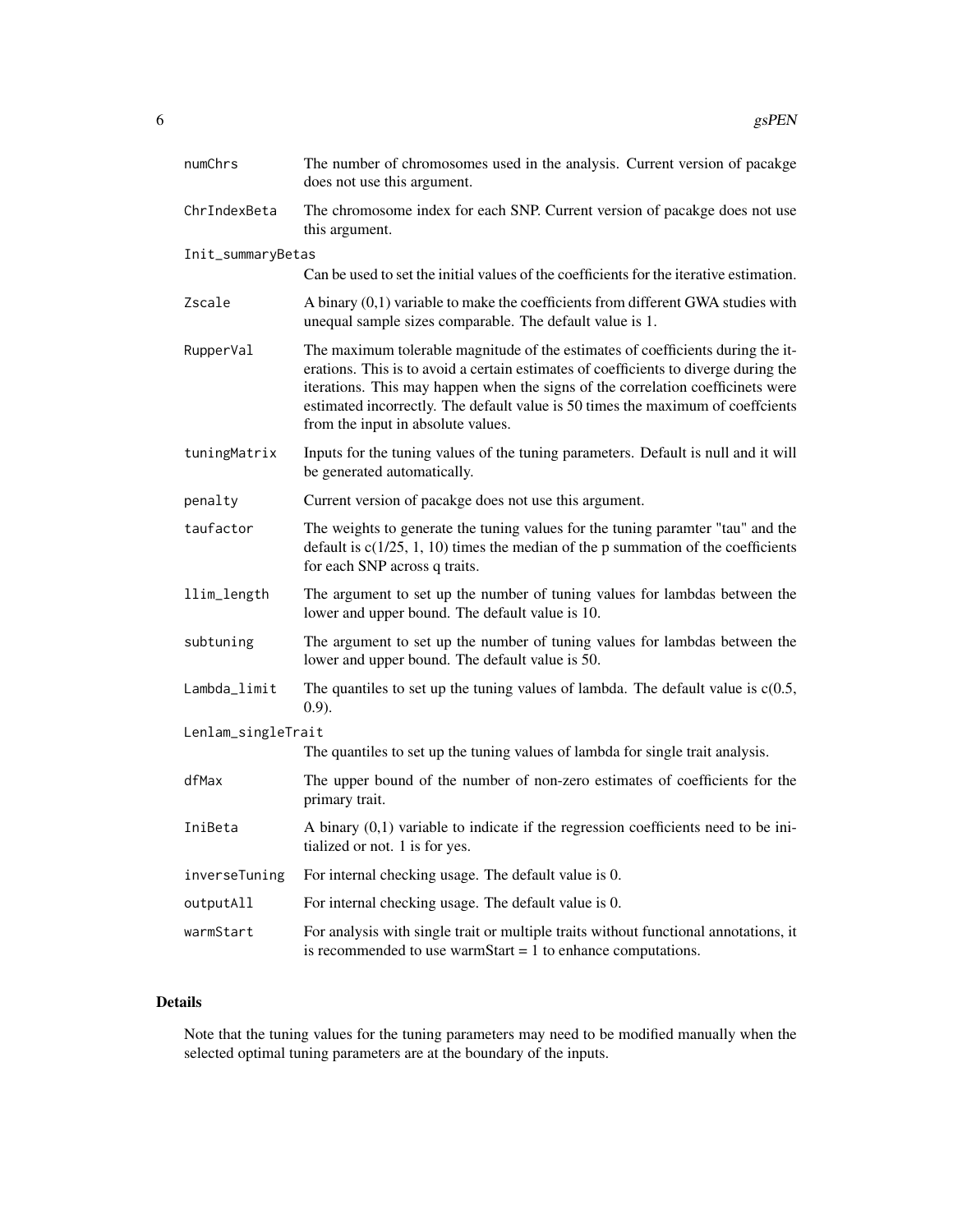#### <span id="page-6-0"></span>Nvec  $\overline{7}$

### Value

| BetaMatrix      | The output of the coefficients matrix with dimensions (total number of combina-                                                      |
|-----------------|--------------------------------------------------------------------------------------------------------------------------------------|
|                 | tions of the tuning values times (pq)). Each column represents the vectorization                                                     |
|                 | of the p x q coefficients matrix given a particular combination of the tuning<br>values (stacking its columns into a column vector). |
| Numitervec      | This vector shows the number of iterations to converge for each combination of<br>the tuning values.                                 |
| AllTuningMatrix |                                                                                                                                      |
|                 | This matrix shows all combination of tuning values used in the estimation pro-                                                       |
|                 | cess. Its dimension is that total number of combinations of the tuning values                                                        |
|                 | times total number of tuning parameters.                                                                                             |

#### Author(s)

Ting-Huei Chen

#### References

This R packages is based on the method introduced in the manuscript "A comprehensive statistical framework for building polygenic risk prediction models based on summary statistics of genomewide association studies."

#### Examples

```
data("summaryZ")
data("Nvec")
data("plinkLD")
output = gsPEN(summaryZ=summaryZ, Nvec=Nvec, plinkLD=plinkLD)
```
Nvec *A vector of sample sizes for the q traits of the* summaryZ*.*

#### Description

A vector of q sample sizes for the q set of Z statistics corresponding to the q columns of summaryZ.

#### Usage

```
data(Nvec)
```
### Format

A vector with q elements, where q is the number of columns of summaryZ.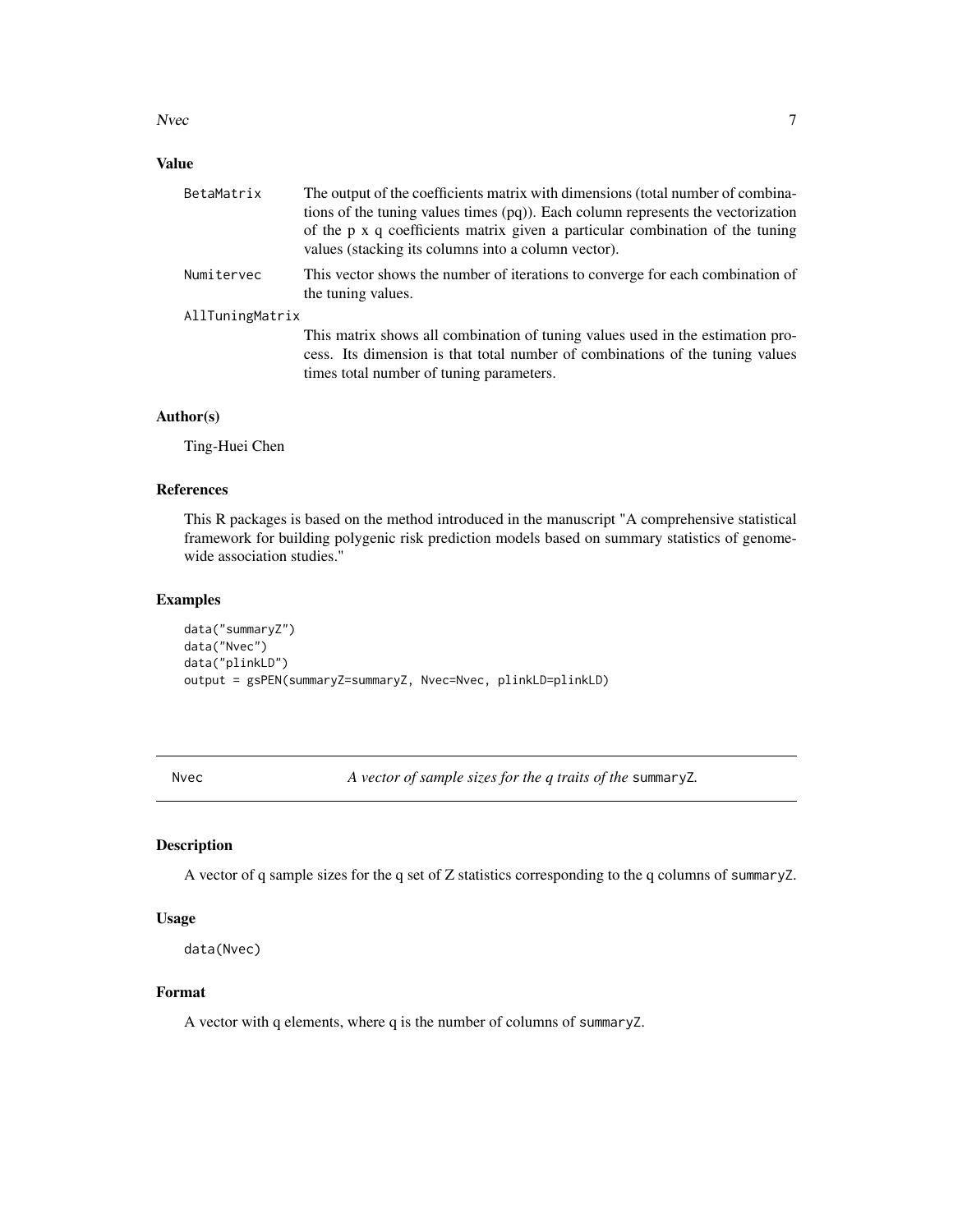#### <span id="page-7-0"></span>Description

The LD information is crucial for the analysis by SummaryLasso. The reference alleles used to obtained for the Z statsitics or the regression coefficients have to be the sames as those used for the LD calculation. This file can be obtained directly from the output of the LD calculation by the software (plink); for example the output can be like plink.ld. On the other hand, the user can calcuate the LD based on their prefered tools. The variables are as follows:

- CHR\_A: The chromosome of SNP\_A
- BP\_A: The positions of SNP\_A
- SNP\_A: The names of SNP\_A
- CHR\_B: The chromosome of SNP\_B
- BP\_B: The positions of SNP\_B
- SNP\_B: The names of SNP\_B
- R: The correlation between SNP\_A and SNP\_B

#### Usage

```
data(plinkLD)
```
#### Format

A data frame with 205959 rows and 7 columns

#### References

• Purcell S, et al. (2007) PLINK: a toolset for whole-genome association and population-based linkage analysis. *American Journal of Human Genetics*, 81.

| summaryZ | The Z statistics from the univariate analysis of the association between |
|----------|--------------------------------------------------------------------------|
|          | 3614 SNPs and three traits respectively.                                 |

#### **Description**

These Z statsitics are obtained from simulated datasets. The variables are as follows:

- Z1: The Z statistics from trait 1; the primary trait.
- Z2: The Z statistics from trait 2; the secondary trait.
- Z2: The Z statistics from trait 3; the secondary trait.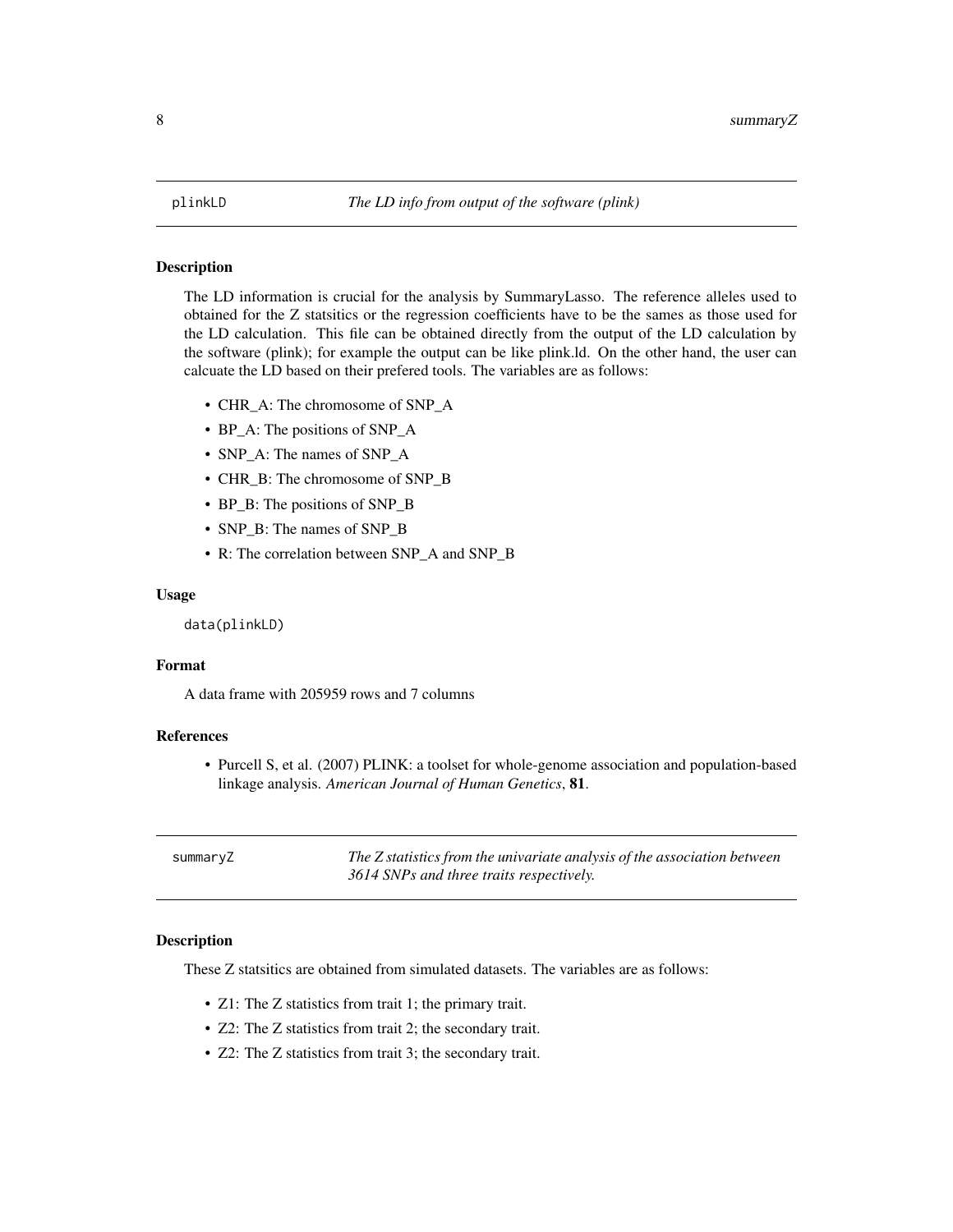### summaryZ 9

# Usage

data(summaryZ)

# Format

A matrix with 3614 rows for the 3614 SNPs and 3 columns for 3 traits.